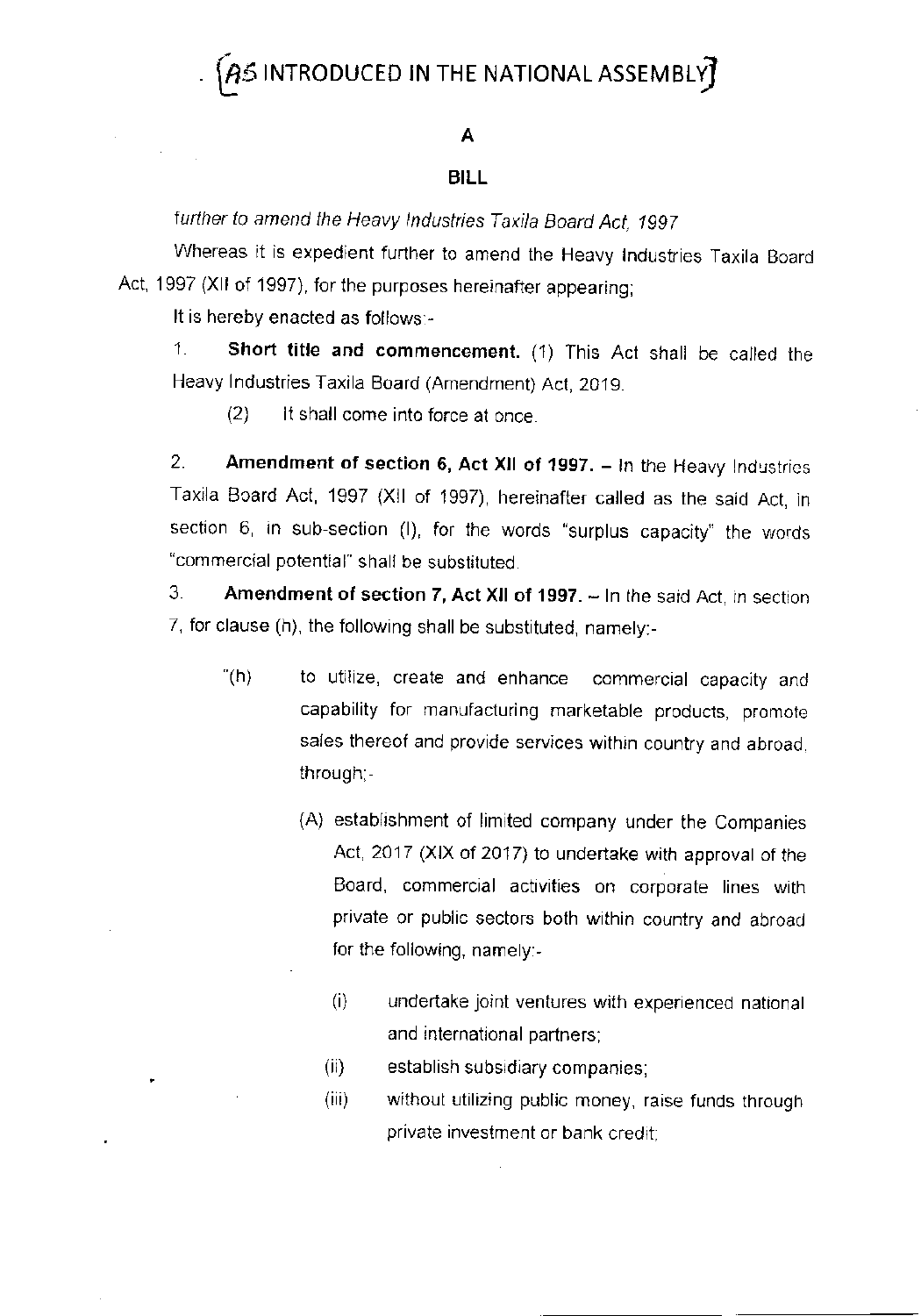- frame audit, accounts and costing manuals on  $(v)$ modern techniques; and
- $(vi)$ marketing of commercial products through internal marketing department or through hiring of agents; and
- formulate 'own recruitment and procurement  $(iiv)$ procedures; and
- $(B)$ the company and its subsidiaries subject to audit by the Chartered Accountants firms; and
- $(C)$ revenue earned by utilizing commercial activities to subsidize defence budget which will reduce burden on national economy, for reinvestment and to provide benefit to the Board's management and employees in prescribed manners".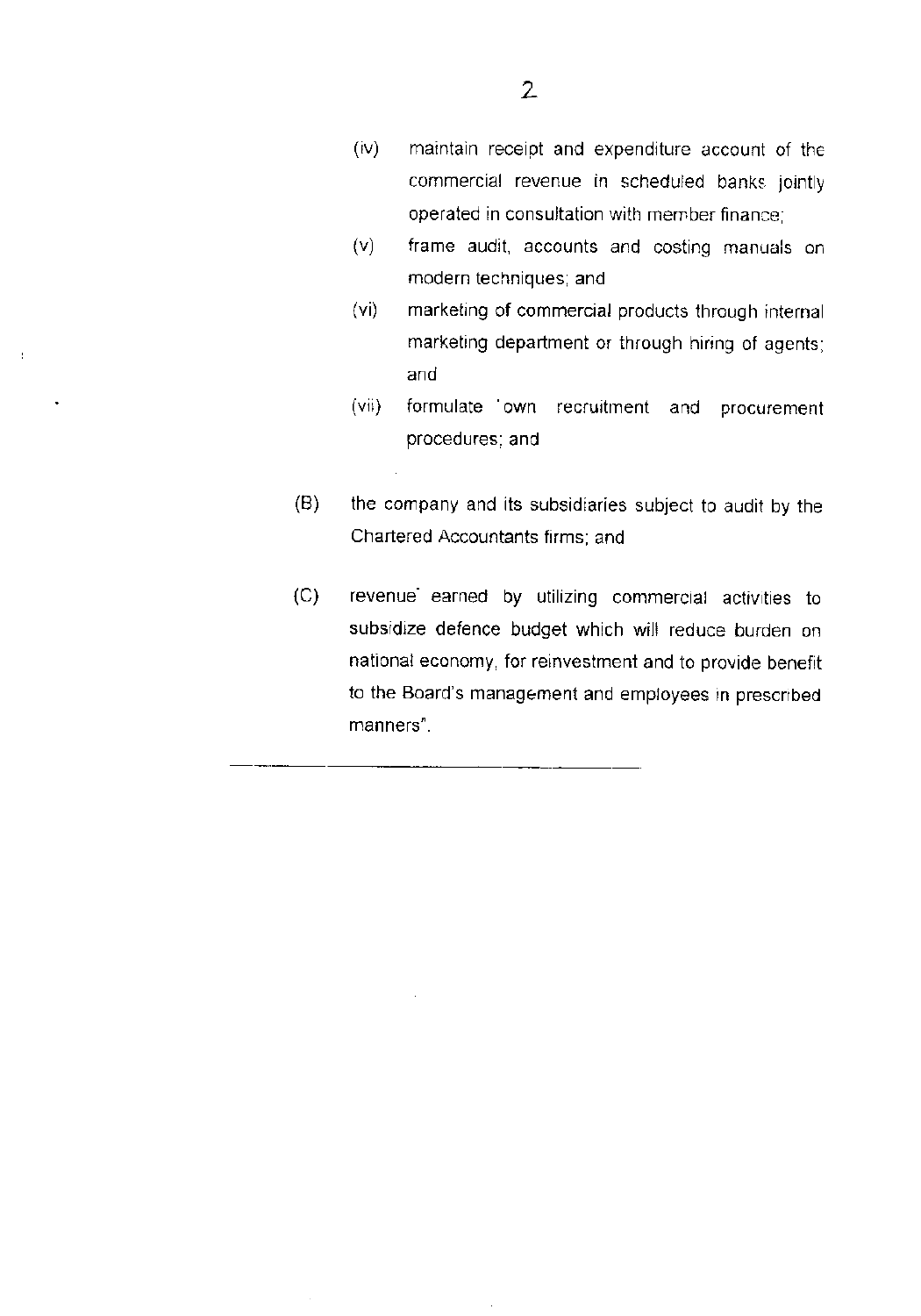### STATEMENT OF OBJECTS AND REASONS

Heavy lnduslries Taxila (HIT) Functions under a Board established in 1994 which was later enacted by the Parliament as HIT Board Act No. XII of 1997. Principal function of the Board is to meet needs of defence of the country and utilize surplus capacity for commercial activities. Creation of potential outside the realm of existing capacity is essentially required to optimally utilize commercial potential of HIT and earn sufficient revenue to subsidize its budget. This can be achieved through Joint Ventures (JVs) with local entrepreneur and foreign companies.

2. HITB functions under Government rules/regulations which do not commensurate with corporate requirements and are counterproductive to providing competitive edge in busrness The proposed JVs under a Limited Company can be jointly administered with private investors. Financial discipline in the venture can be ensured by JV partners having profit motive.

3. Rebuild and manufacturing factories of HIT are specialized defence projects, and HlT, with over 35 years' experience. has achieved vast commercial potential. HIT is considered suitable for JV programmes with national/international partners for in-country manufacturing of commercial products such as automobiles, trucks. prime movers, railway wagons etc. If this potential is tapped to its optimum, sufficient revenue can be generated to subsidize ever ,increasing demand of funds for support of Army proJect.

> MS' Zobaida Jalal Minister for Defence Production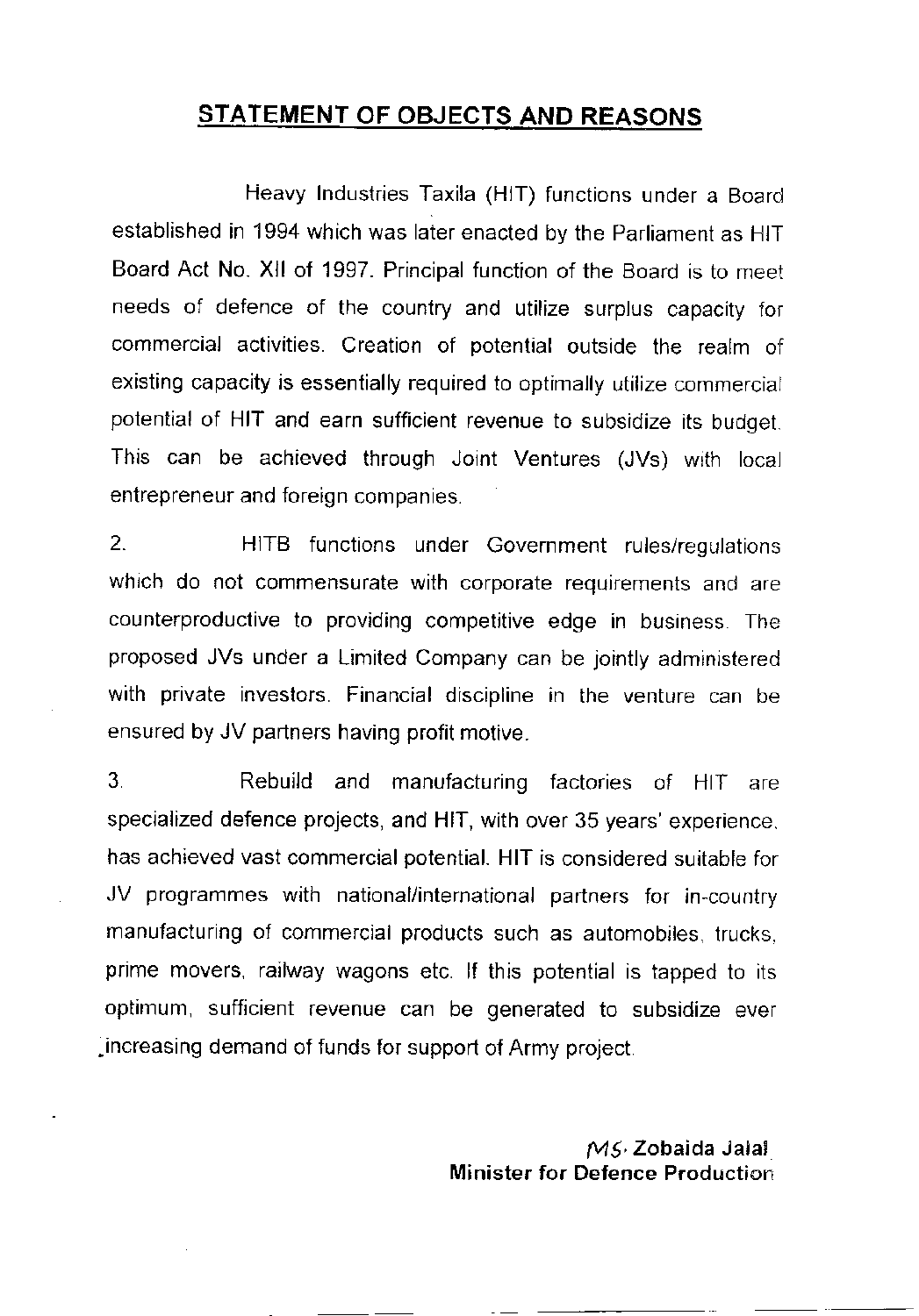(توی اسمبلی میں پی*ش کر جہ جنوں کیے ص<sub>لاح</sub>* ) ہیوی انڈسٹر پز ٹیکسلا بورڈ ایکٹ، ۱۹۹۷ء میں مزید ترمیم کرنے کابل

ہر گاہ کہ بیقرین مصلحت ہے کہ بعد ازیں رونما ہونے والی اغراض کے لیے ہیو کی انڈسٹریز ٹیکسلا بورڈ ا کیٹ، ۱۹۹۷ء(نمبر اابابت ۱۹۹۷ء) میں مزید ترمیم کی جائے؛ يذ ريعه بذاحسب ذيل قانون وضع كياجا تاس<sup>يا</sup> --مختصر عنوان اورآغا <u>زنفاذ: په</u> (ا) په ایکن هیوی انڈسٹریز<sup>ی</sup>یکسلا بورڈ (ترمیمی)ایک<sup>ی، ۲۰۱۹ء</sup>  $\overline{\phantom{a}}$ کے نام سےموسوم ہوگا۔ (۲) پی<sup>فی ا</sup>لفورنافذال<sup>عمل ہوگا۔</sup> ہیوی انڈسٹر پزشکسلا بورڈ ایکٹ، ۲\_ ایک نمبر المایت ۱۹۹<u>۷ کی ترسم:</u> 494ء (نمبر۱۲ پابت ۱۹۹۷ء )، بعدازاں جسے مذکورہ ایکٹ کے نام سےموسوم کیاجائے گا، کی دفعہ ۲ میں، ذیلی دفعہ (١) تين،الفاظ' اضافي صلاحيت'' كوالفاظ' حجارتي دسائل' سے تبدیل كردياجائے گا۔ سل ایکٹ <mark>نمبر ۱۱ پاپت ۱۹۹۷ء کی ،دفعہ کے ترمیم ن</mark>ے مذکورہ ایکٹ میں،دفعہ (۷) کی،ش (ح) ک<sub>و</sub> جسب ذیل سے تبدیل کر دیاجائے گا، بعینی:۔ ''(ح) اضافی صلاحیت کواستعمال کرنے، پیدا کرنے اور بڑھانے کے لیے اورتجارتی مصنوعات کی پیداوار،اس کی فروخت بڑھانے اوراندرون و بیرون میں خد مات سرانجام دینے کے ليے،اگر چہ نبہ (الف) کمپنیات ایکٹ، ۱۵۴۸؍(نمبر۱۹بابت۱۰۲۹ء) کے تحت ، بورڈ کی منظوری ہے، اندرون و بیرون ملک دونوں میں نجی پاسر کاری شعبوں میں تجارتی سرگرمیوں کوذیہ لینے کے لے *لیپٹر کمپنی کا قیام، یعن*ی:۔ (اقال) مَلَى ادرغيرمَلَي تج به كارفريقين كےساتھ مشتر كہ مہم كا ذ مہ لينا؛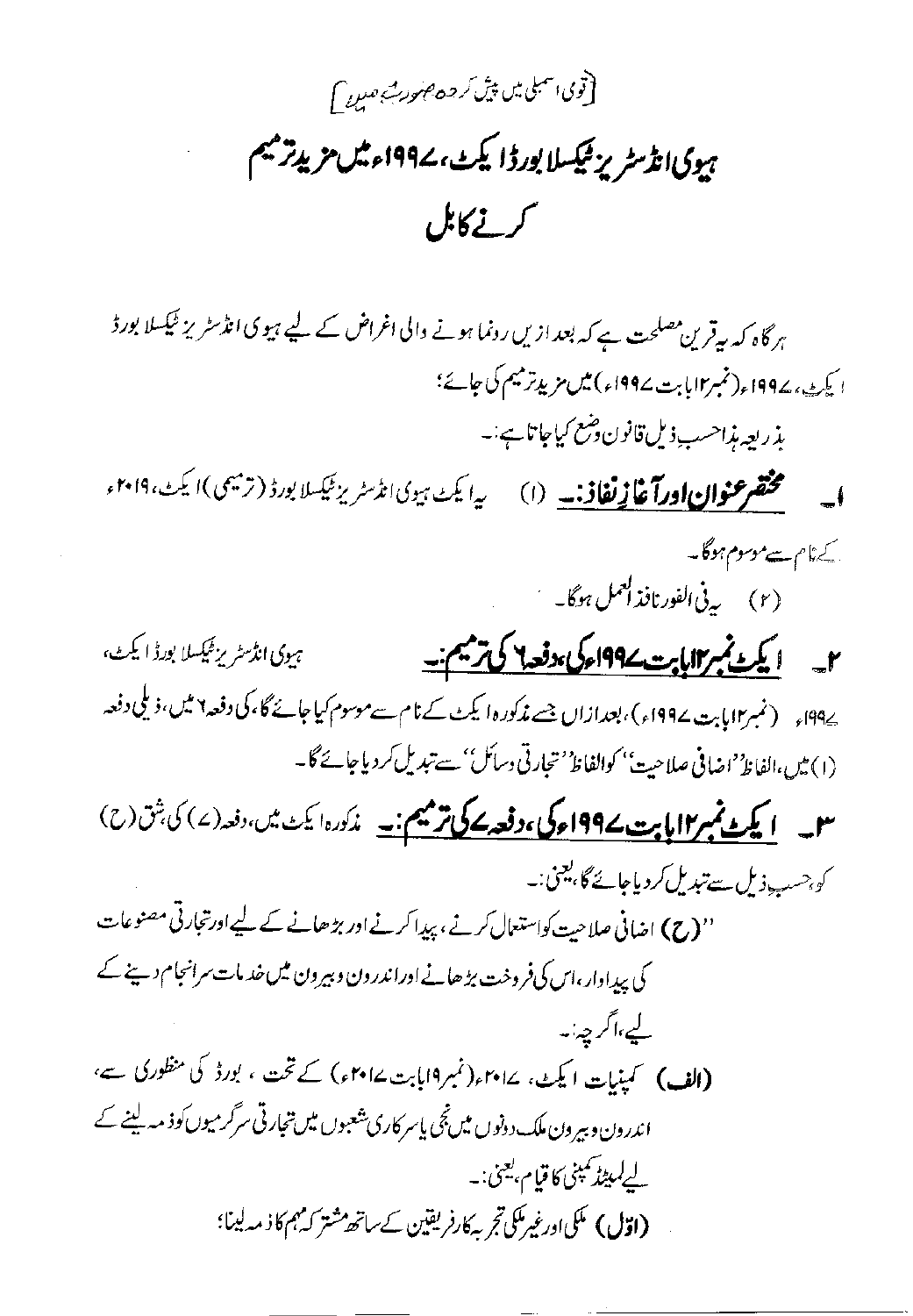$\sim$ 

 $\frac{1}{2}$ 

 $\sim$ 

 $\bar{z}$ 

 $\overline{\phantom{a}}$ 

 $\hat{\mathcal{A}}$ 

 $\langle$ 

 $\ddot{\phantom{0}}$ 

 $\overline{\phantom{a}}$ 

( دوم) 
$$
ن لیٰیٰیِیِیِاتیٰ تیٰیِ،  
\n( دوم) مرکاری دقو ماتتمال کیے بغیر، تی مرمایہیا کریا بیک قرضہ ے ڈر سیٹ  
\n(سوم) مرکارق رکنی مشاورت سے،شتر کارن کرتے ہوے، بودول بیکوں ش  
\n(چهام) مالیانی رکن ک مشاورت سے،شتر کمگل کارزی کرتے ہوئے، بیدول بیکوریش  
\n(چېم) جبریتکنیکولریقہ اوردازیکی درییع یا کارندران کرالیہ پریینے کے ذرییے ت<sup>ی</sup>ارق  
\n(چېم) جبریتکنیکوران بارانرکن؛ اور  
\n(چېم) جمری آورفرانی کیان دارکرک؛ اور  
\n(چې) حیزی آار(زی<sup>ن</sup>ی کیانینیکریزیکی، اور  
\n(چې) حینی میشیات کی دلیانارے جیارٹرائوکی، اور  
\n(چ) حینی میتی پر پوچھوکم کرے کی، دویا/ میں میات کی بیں امدادی رق میشات  
\nکرے جوکروقی میشت پر پوچھوکم کرے کی، دویا/، مریاین کریلی کری میت میں امدادی رق میش تریکی کیے اور بورڈ کی  
ارتظامیاوراتی کیلاز مین کومرات سکروم کری میش تی پریمیکی کی میدی میش تریں تھیشی
$$

 $\hat{\mathcal{A}}$